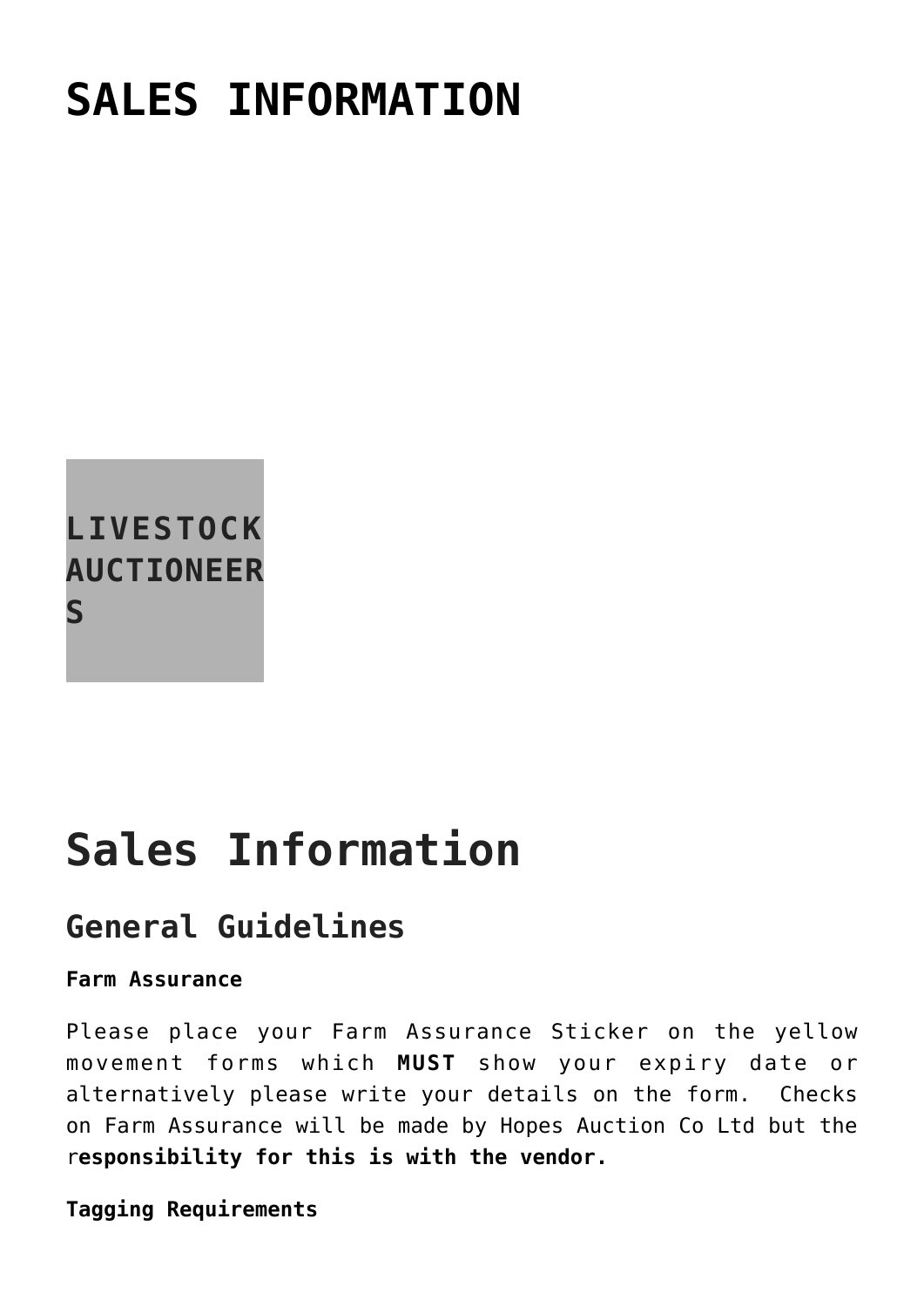To allow presentation of cattle at market the following tagging rules MUST be complied with

CATTLE – Born before 31.12.97 – one tag with all digits clearly readable CATTLE – Born 01.01.98 and after – DOUBLE Tagged with the primary yellow tag readable on BOTH sides. Blank backs will result in rejection at the abattoir and non-payment. SHEEP – All lambs presented for sale after 1st Jan 2011 will require their tags recorded at the point of movement and/or sale. It will be simpler for all concerned for all tags to be electronic batch tags.

#### **FCI Paperwork Requirement**

Legislation came into force on 1st January 2010 requiring slaughterhouse operators to 'Request, Receive, Check and Act Upon' Food Chain Information (FCI) for all cattle, sheep and goats sent to slaughter for human consumption.

This requirement forms part of the whole farm to fork approach for food safety. FCI is used by the Meat Hygiene Service to aid decisions about meat and may be used to determine inspection procedures. FCI also contributes slaughter house operators HACCP based food safety management systems by providing information about animals procured for slaughter.

The requirement needs declarations from producers to guarantee animal health provisions and will require a form detailing animal identity. We are incorporating the wording of the documents onto our current movement form which are now required for all store, primestock and OTM cattle. It is essential that an entry form is completed and signed for each category of stock and consignment as we have further paperwork to complete which is reliant upon signed declarations from producers.

For further information please contact the office or David on 07721 616786.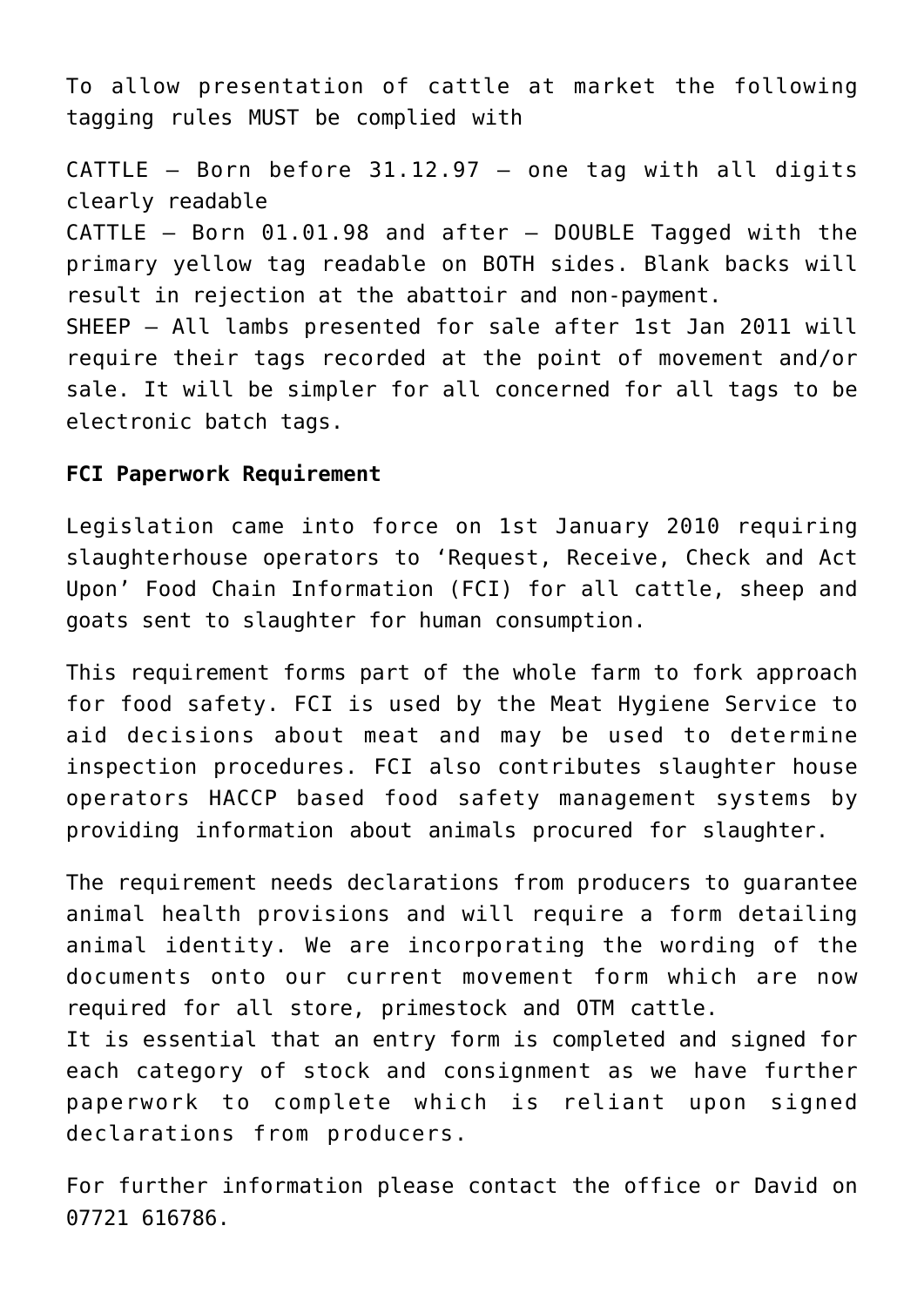#### **TB Regulations for Cattle Moving into Scotland**

As you are no doubt aware Scotland will become a TB Free Area as from 28th February 2010. Scottish buyers will only be able to purchase cattle which comply with the following new regulations –

- 1. Cattle from TB1 and TB2 parishes will obviously require testing as they do now.
- 2. Cattle from TB3 and TB4 which are homebred will not require testing.
- 3. For those who have purchased cows and calves, stirks, calves etc- if any holding which these cattle have previously occupied is currently on a TB1 or TB2 then these individual cattle will require testing regardless of your own holding status. The history of TB areas for that parish is irrelevant. The current TB Parish Status is the decider.

The responsibility lies with you, the vendor, to follow these rules, should you wish the Scottish buyers to bid for your stock. If you have any queries then please contact us.

#### **Lost Tags**

It seems there is a new purge on double tags with Trading Standard Officers taking a much firmer line and returning cattle with only one tag. Please ensure all cattle are correctly tagged before coming to market.

#### **Please Note**

As from Monday 27th March 2006 cattle over 42 days of age from herds within a 1 or 2 year testing interval must be premovement tested within 60 days. Vendors must supply ear tag number to the Mart Office.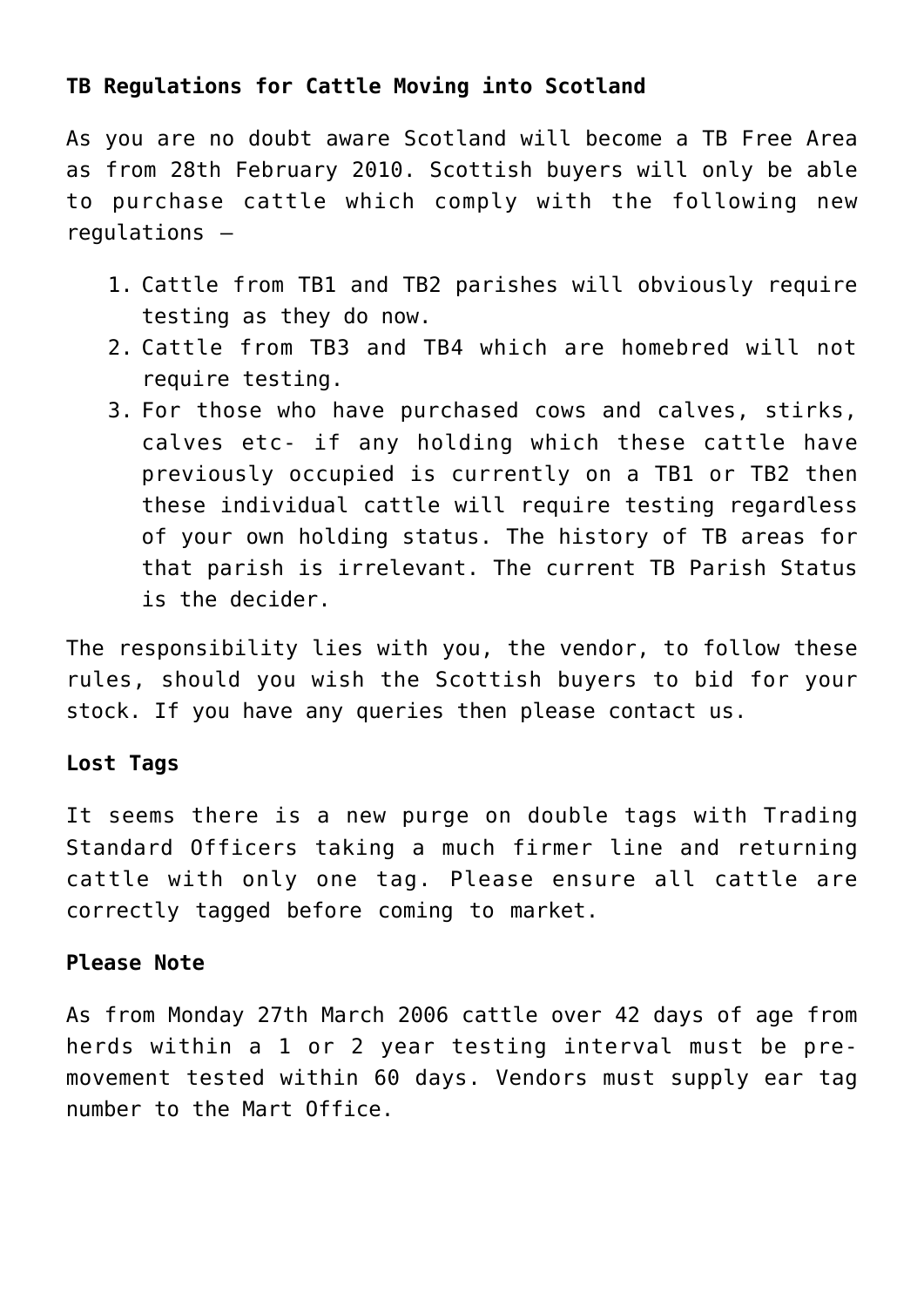## **Prime Stock Sales –**

Tuesday Primestock Sales at Wigton Auction Mart – GREEN MARKET We would appreciate it if you could advise us of entries of stock by 4.00pm on the Monday before the sale so that the buyers can be advised accordingly.

All sheep must be accompanied by AML1 licence form.

#### **TB Exempt Cattle**

In order to increase numbers of Prime Cattle through the mart on a Tuesday we have gained a 'TB Exempt Market' Status from DEFRA.

This will enable us to accept for sale cattle from holdings which are in a TB1 and TB2 Testing Parish without the need for producers to TB test them before sale.

Therefore with effect from Tuesday 16th October cattle can be sold through the OTM ring without a pre-movement test.

However there are rules which must be adhered to as follows:

- 1. All TB Exempt cattle need to be booked in with the office by Monday 4pm.
- 2. All TB Exempt cattle MUST be unloaded at the DESIGNATED DOCK – Between the auction & lairage – Marked TB Exempt Cattle – Unloading.
- 3. All TB Exempt Cattle must be kept separate from other cattle in the mart, and will be offered for sale through the ring at the conclusion of the Prime cattle.

We believe that this will allow producers restricted by regulations to benefit from the market system without incurring the extra cost of pre-movement testing. For further information or to book your cattle in please ring the office or David on 07721 616786.

#### **Prime Sheep Tagging**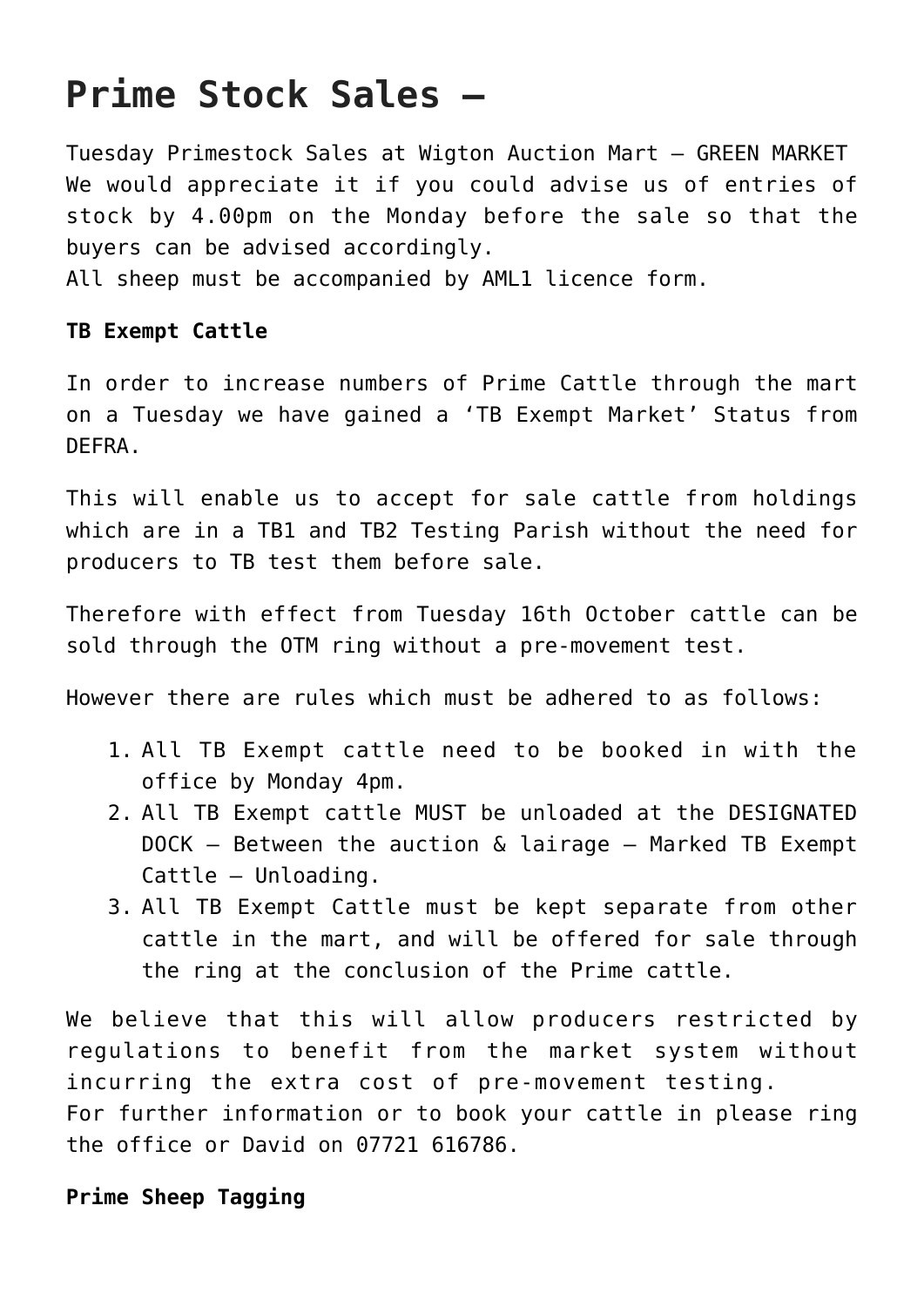Movements of sheep must be recorded and so electronic tags make this process much simpler with a record for both the vendor and the purchaser.

All different flock numbers must be recorded on your AML1 Movement Licence together with numbers of each. However if electronic tags are used we can do this for you.

Remember – Yellow Tags = Electronic = Less work for everyone.

#### **Belly Clipping**

Due to abattoir requirements can all lambs presented for sale on a Tuesday be belly clipped. For those vendors not wishing to do this at home, the usual belly clipping service will be available within the auction."

### **Store Cattle Sales**

Sales of store and beef breeding cattle are held on Thursdays fortnightly.

Also sales of dairy cattle & calves.

Entries for these sales close the Friday before the sale at 10am.

#### **Sales of Weaned Calves and Stirks (under 10 mths old)**

There will be no catalogue for this section, so unentered animals will be accepted, however notification of entries would be appreciated to assist with marketing Sales will be held fortnightly, in conjunction with Store Cattle sales

Calves on temporary passports cannot be offered for sale. Cattle must be born after 1st August 1996 and cattle born after 1st January 1998 must be double-tagged. Cattle aged 42 days and over from farms which are on a 1 or 2 year TB testing plan must have been tested within 60 days prior to the sale, and a copy of the test results must accompany the cattle to the sale.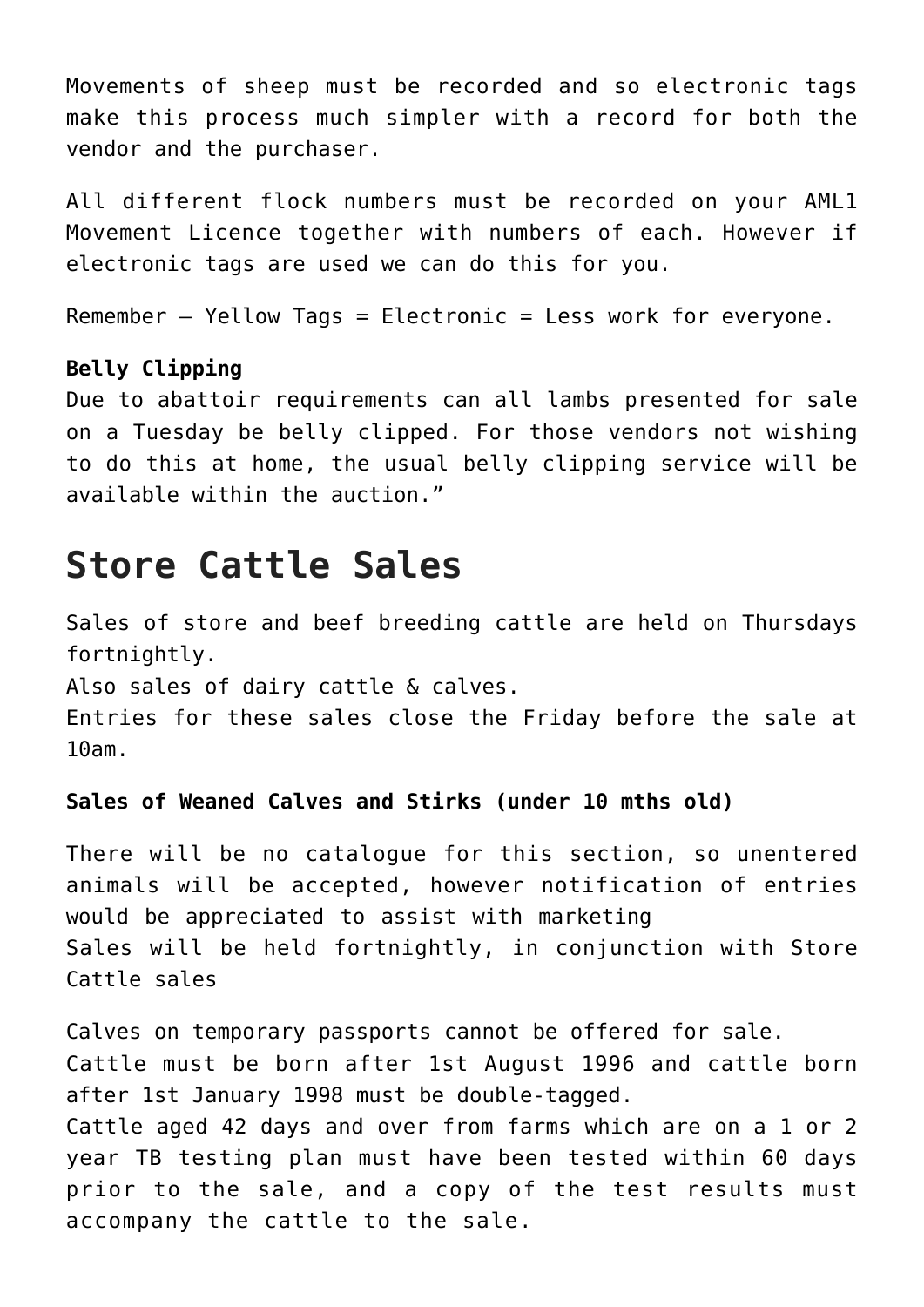## **OTM Cattle**

Over thirty months cattle for the food chain Cattle born after 1st August 1996 only

Sales of cast / feeding and OTM cattle are held fortnightly on the same day a store cattle sales. This sale will be a 6 Day rule market.

#### **TB Exempt Cattle**

In order to increase numbers of cast cows through the mart on a Thursday we have gained a 'TB Exempt Market' Status from DEFRA.

This will enable us to accept for sale cows from holdings which are in a TB1 and TB2 Testing Parish without the need for producers to TB test them before sale.

Therefore with effect from Thursday 22nd May cows can be sold through the OTM ring without a pre-movement test.

However there are rules which must be adhered to as follows:

- 1. All TB Exempt cattle need to be booked in with the office by Wednesday at 12 noon.
- 2. All TB Exempt cattle MUST be unloaded at the DESIGNATED DOCK – namely the Bottom Door of the Calf Ring ONLY – Marked TB Exempt Cattle – Unloading.
- 3. All TB Exempt Cattle must be kept separate from other cattle in the mart, and will be offered for sale through the ring at the conclusion of the OTM cattle.

We believe that this will allow producers restricted by regulations to benefit from the market system without incurring the extra cost of pre-movement testing. For further information or to book your cattle in please ring the office or David on 07721 616786.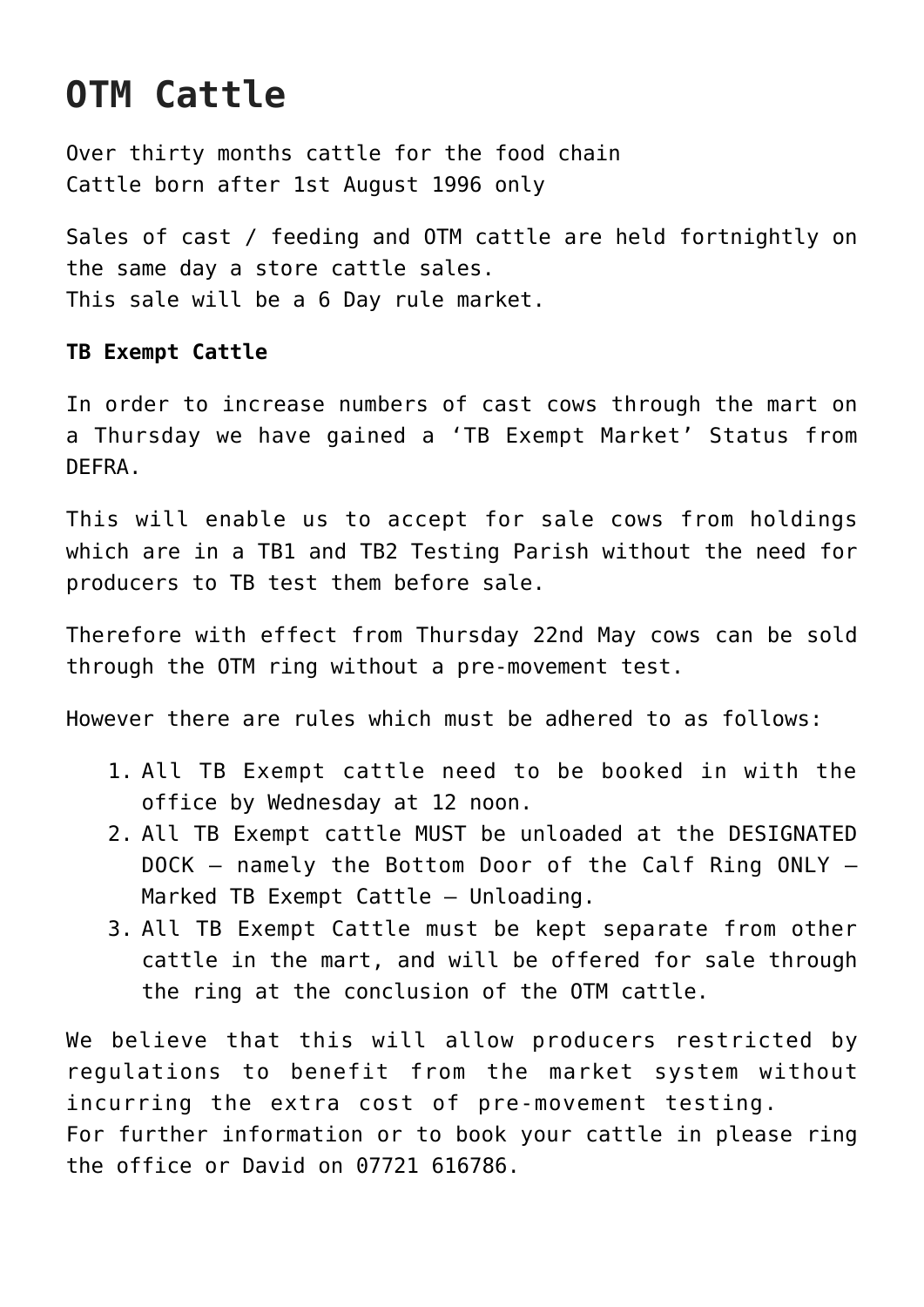### **Farm Sales**

We offer a complete service for farm sales which can be conducted on the farm or in the auction mart; to include machinery, work tools, cattle, sheep etc.

Sales can be arranged at short notice if necessary.

Distance is no object.

Full and comprehensive service and advice.

### **Market Rules**

- 1. Please check ear tags of all stock and passports (if applicable). Ensure they are correct, then sign the passports.
- 2. Please complete the enclosed movement document.
- 3. Please complete the enclosed certificate for cleansing and disinfection of vehicles, please bring the white and pink copy to the mart and retain the yellow copy for your own records.
- 4. If you have bulls and clean cattle for sale then please complete two separate sheets.
- 5. If you paperwork is incorrect or missing, then you will be refused entry to the premises by DEFRA.
- 6. Please have your stock at the market from 6am on a Tuesday and 7am on a Thursday.
- 7. It is essential that we are notified of all entries by telephone, prior to the sale day.
- 8. If your stock are Farm Assured would you please ensure that you write the number and attach your label on the movement form.